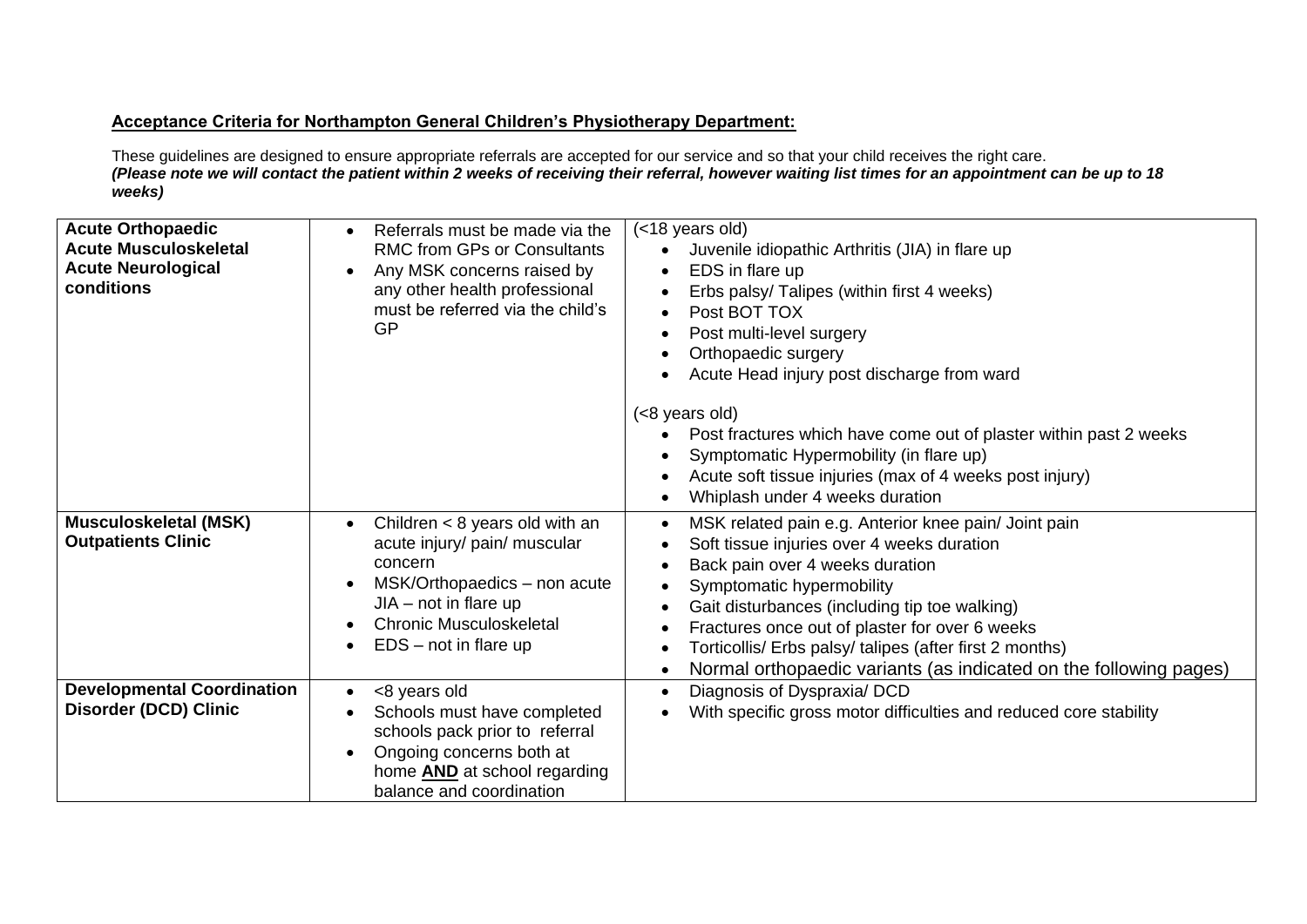|                                                             | Referrals must be made via the<br>RMC from School SENCo or<br>Consultants                                                                                                          |                                                                                                                                                                                                                                                                                                                                 |
|-------------------------------------------------------------|------------------------------------------------------------------------------------------------------------------------------------------------------------------------------------|---------------------------------------------------------------------------------------------------------------------------------------------------------------------------------------------------------------------------------------------------------------------------------------------------------------------------------|
| <b>Community Physiotherapy</b><br>(Nursery/ School Setting) | Age 2-16<br>$\bullet$<br>Children with specific school<br>based needs<br>Referrals must be made via the<br>RMC from GPs, Consultants,<br>Allied Health Professionals or<br>SENCO's | Physical disabilities<br>Developmental Delay of physical skills<br>Cerebral Palsy, Muscular Dystrophy, Spina bifida, syndromes which<br>result in physical disabilities<br>Children with significant gross motor delay (including pre-walking Downs<br>Syndrome)                                                                |
| <b>Special Schools</b>                                      | Age 4-19<br>Children with physio on EHCP<br>Referrals must be made via the<br>RMC from GPs, Consultants,<br>Allied Health Professionals or<br>SENCO's                              | Physical disabilities<br>Cerebral Palsy, Muscular Dystrophy, Spina bifida, syndromes which<br>result in physical disabilities<br>Severe Developmental Delay of physical skills<br>Children with significant gross motor delay (including pre-walking Downs<br>Syndrome)<br>Children with specific physiotherapy equipment needs |
| <b>Under 2's/ CDC Assessment</b>                            | Age Birth- 2 years<br>$\bullet$<br>Prematurity with complex birth<br>history<br>Referrals must be made via the<br>RMC from GPs, Health<br><b>Professional or Consultants</b>       | Physical disabilities<br>Cerebral Palsy, Muscular Dystrophy, Spina bifida, syndromes which<br>result in physical disabilities<br>Developmental Delay of physical skills<br>Children with significant gross motor delay (including pre-walking Downs<br>Syndrome)                                                                |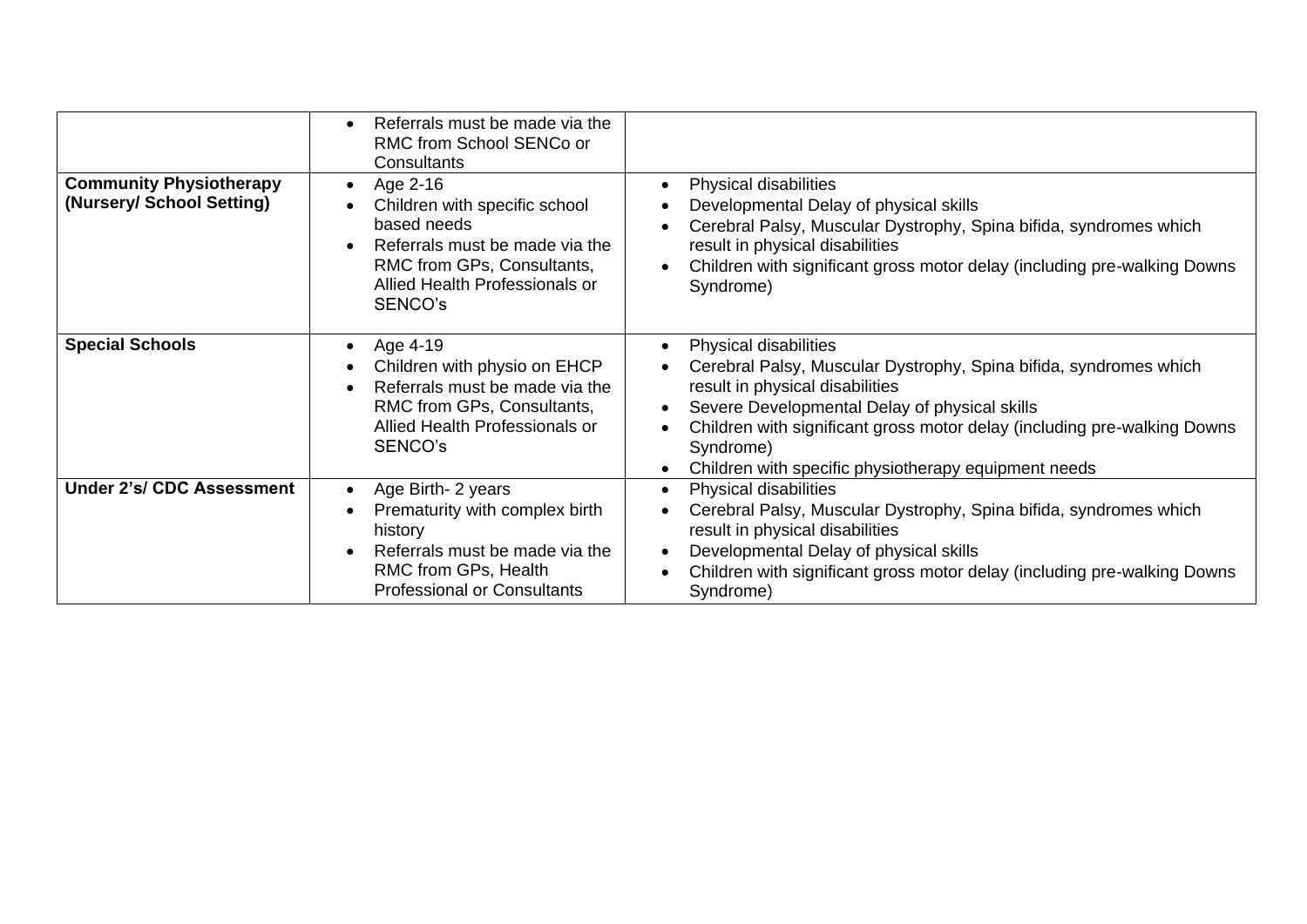## **Acceptance Criteria for Northampton General Children's Musculoskeletal (MSK) Outpatients Physiotherapy Department:**

**Normal variants of lower limb development** such as flat feet, in toeing, out toeing, genu valgum (knock knees) and genu varum (bow legs), are a common source of parental concern but often do not require any intervention.

| <b>Flat feet</b><br>(Pes<br>Planus) | Before the age of three all children have<br>flat feet, as the arch on the inside of the<br>foot does not begin to develop until after<br>this age. The arches may 'appear' when a<br>child is sitting, when the big toe is bent<br>backwards or if a child stands on tiptoe.<br>Even in older children flat feet do not<br>usually cause any problems.                                                                                                            | <b>Referral not</b><br>necessary if:<br>Asymptomatic<br>Flexible<br>$\bullet$                                                                                                                | Reassure<br>parent/guardian<br>and give APCP<br>advice leaflet<br>titled "Flat Feet in<br>Young Children" | Refer to Paediatric Physiotherapy if:<br>Tightness into ankle dorsiflexion<br>Difficulty rising onto tip toes<br>Marked tripping and falling, affecting daily<br>function<br>Pain in lower limbs<br>$\bullet$<br><b>Refer to Paediatric Orthopaedics if:</b><br>Arch of foot doesn't correct on tip toes in<br>over 5's<br>Asymmetrical flat feet (especially with heel<br>valgus)<br><b>Refer to Podiatry/Orthotics if:</b><br>Over 5's with flexible feet and localised foot<br>pain |
|-------------------------------------|--------------------------------------------------------------------------------------------------------------------------------------------------------------------------------------------------------------------------------------------------------------------------------------------------------------------------------------------------------------------------------------------------------------------------------------------------------------------|----------------------------------------------------------------------------------------------------------------------------------------------------------------------------------------------|-----------------------------------------------------------------------------------------------------------|----------------------------------------------------------------------------------------------------------------------------------------------------------------------------------------------------------------------------------------------------------------------------------------------------------------------------------------------------------------------------------------------------------------------------------------------------------------------------------------|
| Intoeing                            | Intoeing gait (walking with feet turning<br>facing inwards) is a normal variant of<br>developing gait and often resolves over<br>time, therefore it is important that the child<br>has a well-established gait (e.g.<br>independent for at least six months) before<br>assessment.<br>In the first years of life it is usually due to<br>metatarsus adductus. Internal tibial torsion<br>is a normal variant up to seven years of<br>age and may be symmetrical or | <b>Referral not</b><br>necessary if:<br>Asymptomatic normal<br>variants (up to eight<br>years of age).<br>Physiotherapy cannot<br>prevent the tripping<br>often associated with<br>intoeing. | Reassure<br>parents/carers<br>and give APCP<br>advice leaflet<br>"intoeing gait".                         | Referral to Paediatric Physiotherapy if:<br>Metatarsus adductus with true tightening of<br>the medial structures of the foot and a<br>medial crease. There may also be a curved<br>lateral border of the foot.<br>Intoeing associated with hip, knee or foot<br>pain.<br>Abnormal neurology e.g. abnormal tone<br>(Referral to Paediatrician also indicated in<br>this case).<br><b>Referral to Paediatric Orthopaedics if:</b><br>• Asymmetrical hip range or movement                |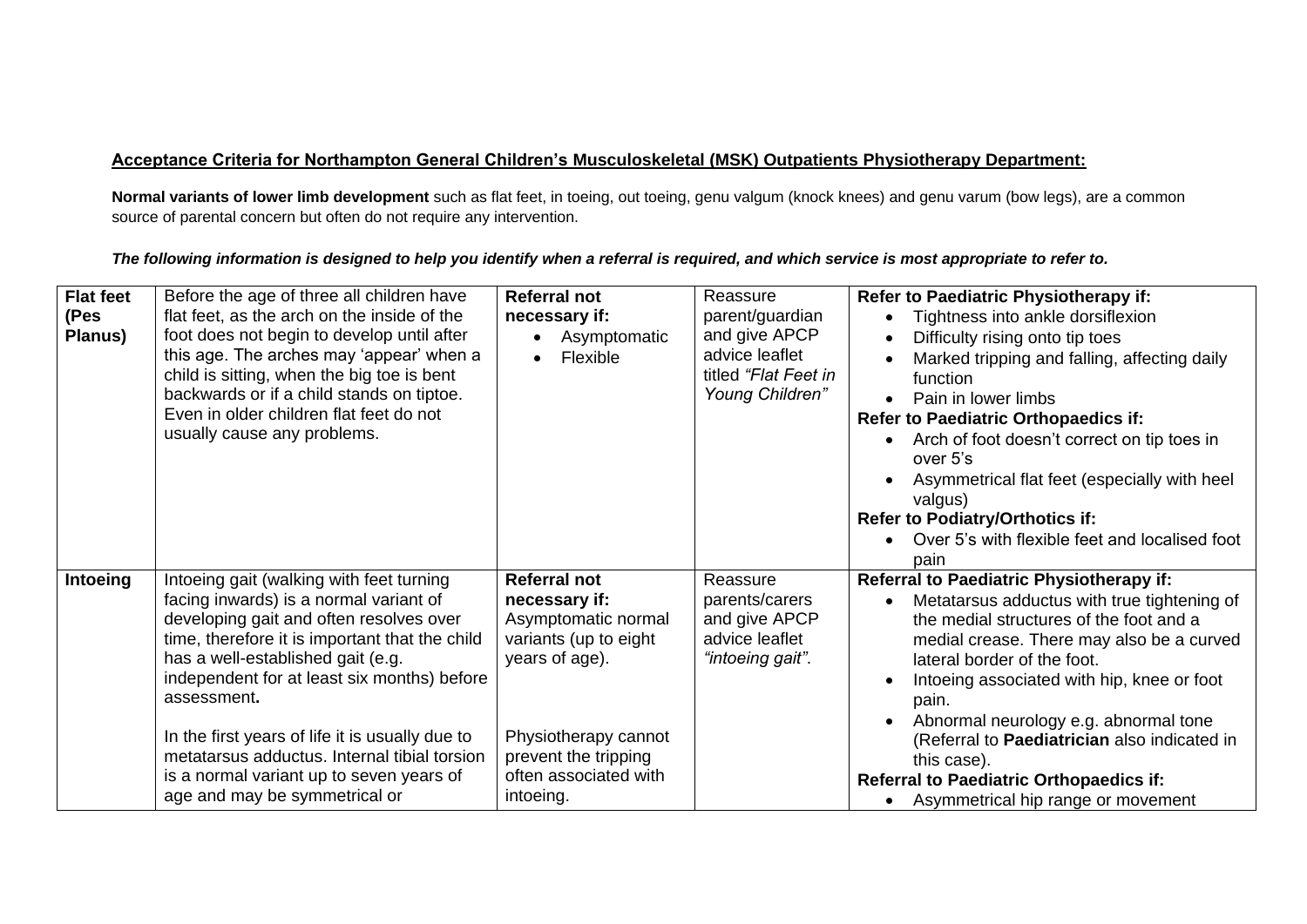|                                     | asymmetrical. Femoral anteversion is a<br>normal variant up to 10 years of age and is<br>generally symmetrical.                                                                                                                                                                                                                                                                                                                                                               |                                                                                        | Child over eight years of age with pain,<br>tripping over, significant deformity causing<br>psychological distress.                                                                                                                                                                                                                                             |
|-------------------------------------|-------------------------------------------------------------------------------------------------------------------------------------------------------------------------------------------------------------------------------------------------------------------------------------------------------------------------------------------------------------------------------------------------------------------------------------------------------------------------------|----------------------------------------------------------------------------------------|-----------------------------------------------------------------------------------------------------------------------------------------------------------------------------------------------------------------------------------------------------------------------------------------------------------------------------------------------------------------|
| Genu<br>Varum:<br>(bow<br>legs)     | Genu varum is a normal variant up to the<br>age of two and will normally change to<br>valgus by the age of four. It can be<br>associated with overweight<br>babies/toddlers and early walkers.                                                                                                                                                                                                                                                                                | A Physiotherapy<br>referral is not<br>necessary.                                       | <b>Referral to Paediatric Orthopaedics if:</b><br>Genu varum persists after two years or<br>progressively worsens from 12-18months.<br>Rickets and Blount's will need to be<br>excluded)<br>Asymmetrical knee varus<br>Inter-condylar distance with the feet<br>together of over 6cm in standing.                                                               |
| Genu<br>Valgum:<br>(knock<br>knees) | Genu Valgum is a normal variant for<br>children aged two to four years of age, and<br>tends to revert to adult alignment by six to<br>eight years of age.                                                                                                                                                                                                                                                                                                                     | A Physiotherapy<br>referral is not<br>necessary.                                       | <b>Referral to Paediatric Orthopaedics if:</b><br>Asymmetrical knee valgus<br>Excessive or worsening valgus knees after<br>six years of age<br>Inter-malleolar distance of over 8cm in<br>standing.                                                                                                                                                             |
| Outoeing:                           | This is also a normal variant, although less<br>common than intoeing, and should be<br>assessed when walking is well-established<br>(e.g. independent for at least six months).<br>It is often associated with knock knees and<br>flat feet. It can be caused by external<br>femoral torsion, external tibial torsion or<br>marked calcaneo-valgus. There are a<br>number of differential diagnoses that may<br>present with an out-toeing gait (e.g.<br>Perthes, DDH, SUFE). | <b>Referral not</b><br>necessary if:<br>Symmetrical out-toeing<br>that is asymptomatic | <b>Referral to A&amp;E if:</b><br>Sudden onset out toeing following trauma<br>Sudden onset of unilateral out toeing<br><b>Referral to Paediatric Physiotherapy if:</b><br>Symmetrical out toeing associated with pain<br>in lower limbs<br><b>Referral to Paediatric Orthopaedics if:</b><br>Asymmetrical hip movements<br>Persistent pain despite intervention |
| <b>Pes</b><br>Cavus:                | This is where the arch of the foot is very<br>pronounced (the opposite of a flat foot).<br>This is rare but likely to be related to a<br>neurological pathology. The child should<br>therefore be screened by a Paediatrician<br>or Orthopaedic Consultant.                                                                                                                                                                                                                   | A physiotherapy<br>referral is not<br>necessary.                                       |                                                                                                                                                                                                                                                                                                                                                                 |